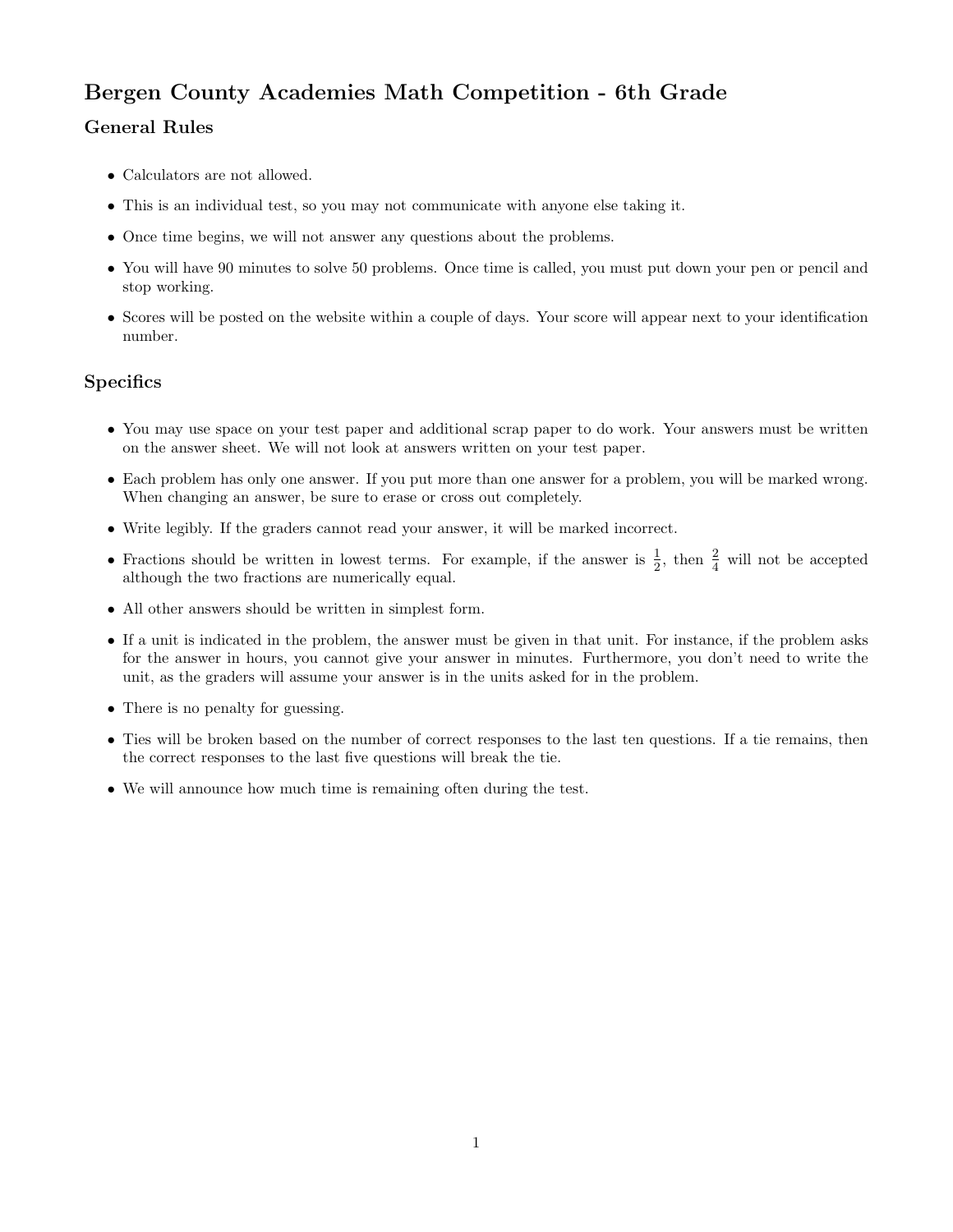- 1. Compute  $4 \times (0.00002 + 0.00020 + 0.00200 + 0.02000 + 0.20000 + 2.0000) + .00002$ .
- 2. What is  $1 + 1 \times (1 + 1 \times (1 + 1 \times (1 + 1 \times 1)))$ ?
- 3. Given  $x \clubsuit y = \frac{2x + 3y}{4}$  $\frac{2x+9y}{4y-2x}$ . Compute 6♣(2♣3).
- 4. 1, 1, 2, 3, 5, 8,  $\dots$  What is the tenth number of this sequence?
- 5. How many prime numbers are less than 20?
- 6. How many positive integers less than 100 are not multiples of 2 or 3?
- 7. Find the sum of the counting numbers from 1 to 26 inclusive.
- 8. A triangle is called isosceles if two of its sides have the same length. Triangle ABC is isosceles with angle  $A = 50^\circ$ . What is the sum of all distinct possible values of angle C?
- 9. Charlie the Unicorn is trying to climb up Candy Mountain. He climbs 3000 feet every day but falls 1200 feet every night when he sleeps. If the mountain is 10800 yards tall, how many days does it take Charlie to climb up the entire mountain?
- 10. Triangle ABC is similar to triangle DEF. If  $\overline{AB} = 3$ ,  $\overline{BC} = 4$ , and  $\overline{DE} = 6$ , find the length of  $\overline{EF}$ .
- 11. How much money does Hannibal save after eating at Chili's if he applies tax on tip on meal instead of applying tip on tax on meal. Assume Hannibal spent 20 dollars on his meal, gave 20% tip, and paid 10% tax.
- 12. Bob has a prime number. Jane subtracts 35 from it, and the result is still a prime number. Find Bob's prime number.
- 13. You flip a coin 6 times. What is the probability that all 6 flips are tails?
- 14. A prime number is a positive whole number whose only positive divisors are 1 and itself. For instance, 2, 3, 5, and 7 are examples of prime numbers. What is the largest prime number smaller than 100?
- 15. Jongwhan, Mark, Robin and Kelly have jobs in Flatland. Jongwhan works every 5 days as a camp counselor. Mark works every 3 days as a cashier. Robin works every 6 days as a chef. Kelly works every 7 days as a computer technician. Today they are all working at their jobs. In how many days from today will they next be working on the same day again?
- 16. Evaluate:  $1+2-3+4+5+6-7+8+9+10-11+\ldots+97+98-99+100$ .
- 17. How many integers *n* are there such that  $n = n^3$ ?
- 18. Steven takes a test where his raw score can be calculated by the following formula:  $c \frac{w}{4}$ , where c is the number correct and  $w$  is the number wrong (answers left blank give 0 points). If Steven's raw score on a 100 question test was 57, what is the maximum number of problems Steven could have answered correctly?
- 19. Isabel is doing back to school shopping. She must buy three packs of paper for every two binders and one pack of pens for every pack of paper she buys. Each binder costs \$3.00, each pack of paper costs \$2.00, and each pack of pens cost \$1.00. If each of Isabel's 10 teachers requires her to buy a binder, how much money does she spend? (Answer in dollars)
- 20. What is the 2010th term of the sequence 1, 9, 6, 3, 1, 9, 6, 3, 1, 9, 6, 3, 1, 9, 6, 3, . . .?
- 21. A new ice cream store, Amazing Ice, has opened in town. An order of ice cream is made by choosing a flavor, topping and cone. At Amazing Ice, a customer can choose from 29 flavors, 15 toppings and 3 cones. The old ice cream store in town, Country Creamery, still thinks it has more orders, with 27 flavors, 19 toppings and 2 cones. How many more orders does the ice cream store with more orders have than the one with less?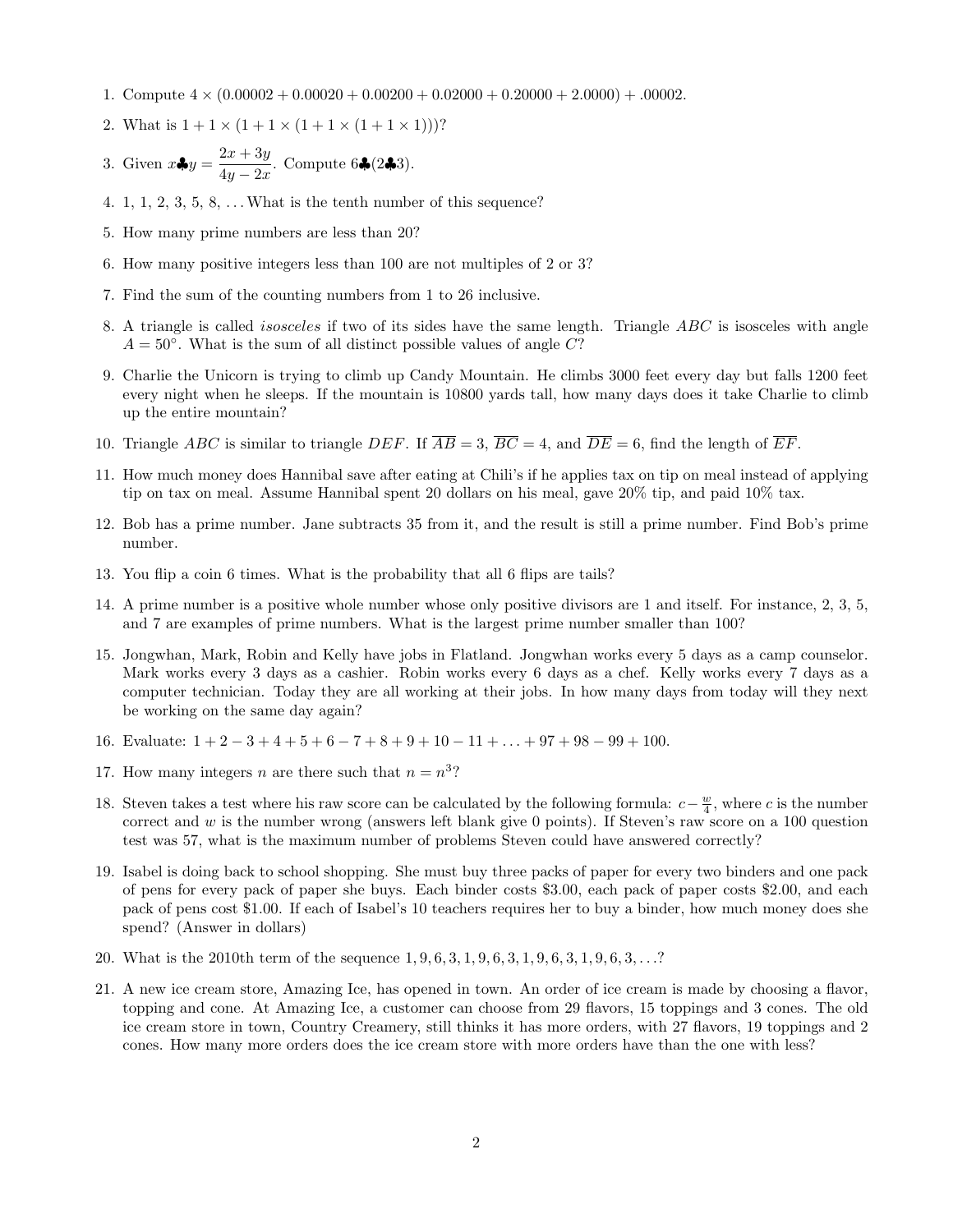- 22. Paul is trying to wrap his friends locker for her birthday. The locker is 5 feet tall and 9 inches wide. However, he needs to cut out a 4 in  $\times$  4 in square along the edge for the lock. If Paul can cut 3 inches of wrap per second, and his special wrapping paper is five feet long and five feet wide, what is the shortest time needed for Paul to cover the locker, assuming it takes 1 minute to tape the wrapping paper to the locker? Answer in seconds.
- 23. Find the sum of the reciprocals of the factors of 20.
- 24. If the sum of the costs of a bag of Corn Chips and a bag of Popcorn is 87 cents, a bag of Popcorn and a bag of Frosted Flakes is 76 cents, and a bag of Corn Chips and a bag of Frosted Flakes costs 99 cents, what is the total price, in cents, for a bag of each kind?
- 25. Three boys run around a track with constant speed. They start at the same point and then end at the same point 48 minutes later. The fastest one ran 6 minutes per lap, and the slowest one ran 8 minutes per lap. Given that the three boys each run at a different speed, how long did it take the middle one to run a lap?
- 26. What is the smaller angle formed between the minute hand and the hour hand at 6:09?
- 27. Jenny and Heejin decide to have a 5 mile running competition. Jenny runs at a speed of 110 yards every 30 seconds for 3 miles, then walks the rest of the way at a speed of 55 yards every 30 seconds the rest of the way. Heejin runs at a speed of 5 miles per hour. Who wins? (1760 yards=1 mile)
- 28. Alex, Jongwhan, and Michael each claims that he is the fattest among them. In order to find the truth, they decide to step on the scale two at a time. Alex and Jongwhan together weigh 210 pounds, Jongwhan and Michael together weigh 205 pounds, and Michael and Alex together weigh 221 pounds. Find how much Jongwhan weighs.
- 29. Mike is thinking of a number that leaves a remainder of 9 when divided by 16. What remainder does Mike's number leave when divided by 4?
- 30. If Chris has a colony of bacteria that doubles in population every half-hour, how many bacteria will he have at the end of four hours if he starts with 2 bacteria?
- 31. How many  $3 \times 3 \times 3$  blocks does it take to completely fill a  $12 \times 15 \times 18$  box?
- 32. Kelly is rowing a boat at a constant speed of 5 mph. She drops her barbie in the water, and the doll swims in the same direction at 60 mph. In 3 hours, how far will Kelly be from the barbie?
- 33. Ben Llama decides to participate in a 10-mile marathon. He begins the race running at 6 mph. Unfortunately, 30 minutes into the race he begins walking at 1 mph. He continues at this pace until the last half-mile, at which point he sprints to the finish line at 10 mph. How long did he take to complete the entire race? Answer in minutes.
- 34. At the Bergen County Academies, a chess club consists of 8 students. A team must be formed by choosing 4 students from this club. How many possible teams can be formed?
- 35. For some nonnegative reals  $x, y, z$ , we have  $x + y + z = 80$  and  $2x + 3y + 4z = 180$ . If M and m are the maximum and minimum values for  $100x + 80y + 50z$ , find  $M - m$ .
- 36. Rectangle ABCD has lengths  $\overline{AB} = 15$  and  $\overline{BC} = 10$ . E is a point on  $\overline{AD}$  such that  $\overline{AE} = 1$ . Find the area of triangle BCE.
- 37. In Dr. Nevard's Topics in Advanced Mathematics class, six people are taking a test. The possible scores are integers between 0 and 6, inclusive. If the median of the scores is 0.5, the range of the scores is 6, and the mean of the scores is 1.5, write down all the students' scores in increasing order.
- 38. How many positive integers k are there for which  $64 k$  is the square of an integer?
- 39. An  $n \times n$  magic square is a grid containing the numbers 1 through  $n^2$ , such that the sums of the numbers in each row, column, and diagonal of the magic square are the same. Find the sum of the numbers in any given row of a 5 by 5 magic square.